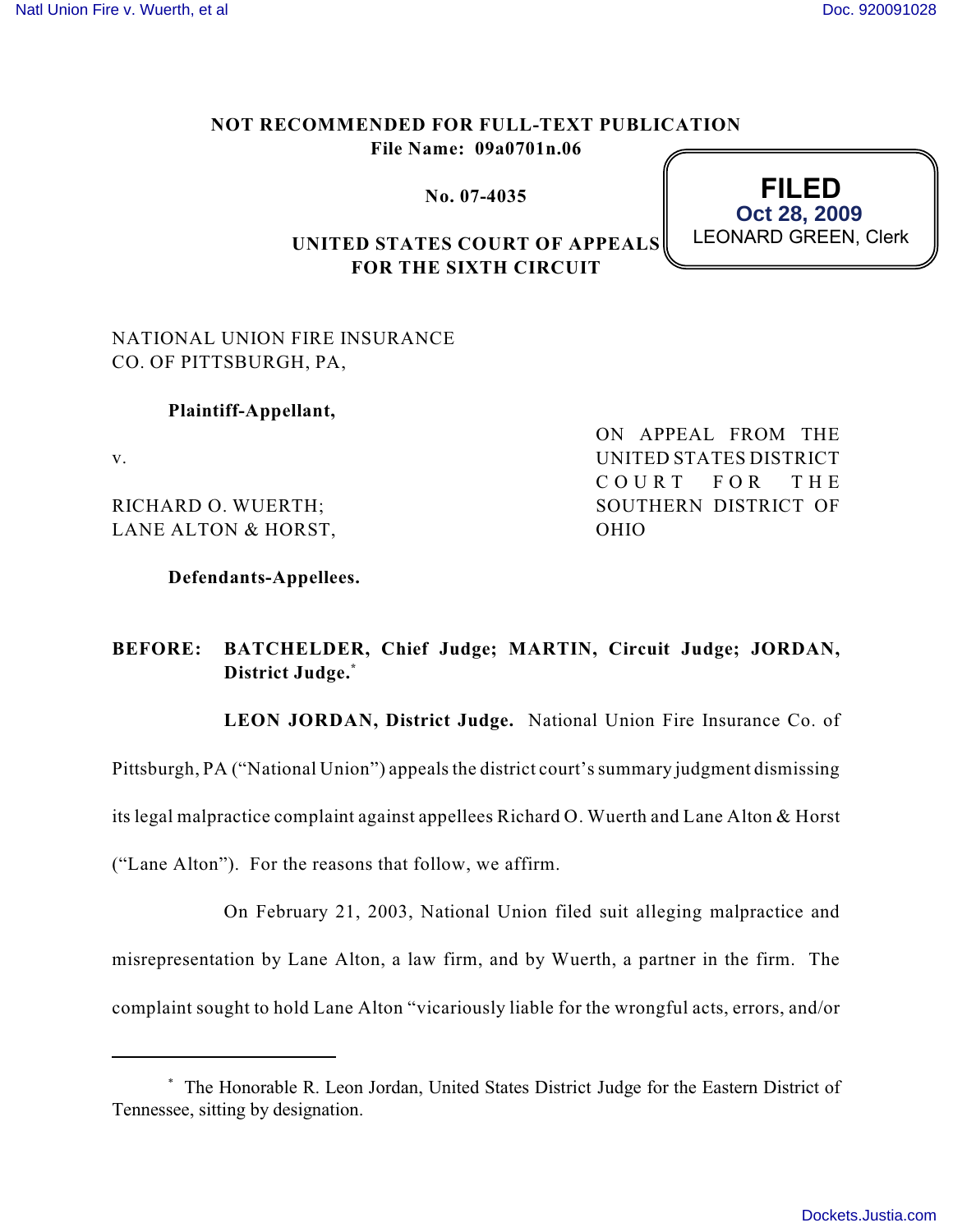omissions of Wuerth, as well as for its own wrongful acts, errors and/or omissions."

The factual and procedural background of this case is set forth in the district court's memorandum opinion and need not be repeated herein. *See Nat'l Union Fire Ins. Co. of Pittsburgh v. Wuerth*, 540 F. Supp. 2d 900, 902-04 (S.D. Ohio 2007). The district court granted summary judgment in favor of Wuerth, concluding that appellant's claims against him were barred by Ohio's one-year statute of limitations. *See id.* at 905-12. In granting summary judgment to Lane Alton, the district court reasoned: (1) Lane Alton could not be vicariously liable for Wuerth's alleged malpractice because the statute of limitations had run as to claims against Wuerth individually; (2) Lane Alton could not be vicariously liable for the alleged malpractice of any other agent because National Union did not sue any employee other than Wuerth; and (3) Lane Alton cannot be directly liable for malpractice because it is not an attorney. *See id.* at 912-14.

After oral argument, we certified the following question to the Supreme Court of Ohio pursuant to that Court's Rule of Practice XVIII: "Under Ohio law, can a legal malpractice claim be maintained directly against a law firm when all of the relevant principals and employees have either been dismissed from the lawsuit or were never sued in the first instance?" The Supreme Court of Ohio accepted the certified question and held,

We answer the certified question in the negative and hold that a law firm does not engage in the practice of law and therefore cannot commit legal malpractice directly and that a law firm is not vicariously liable for legal malpractice unless one of its principals or associates is liable for legal malpractice.